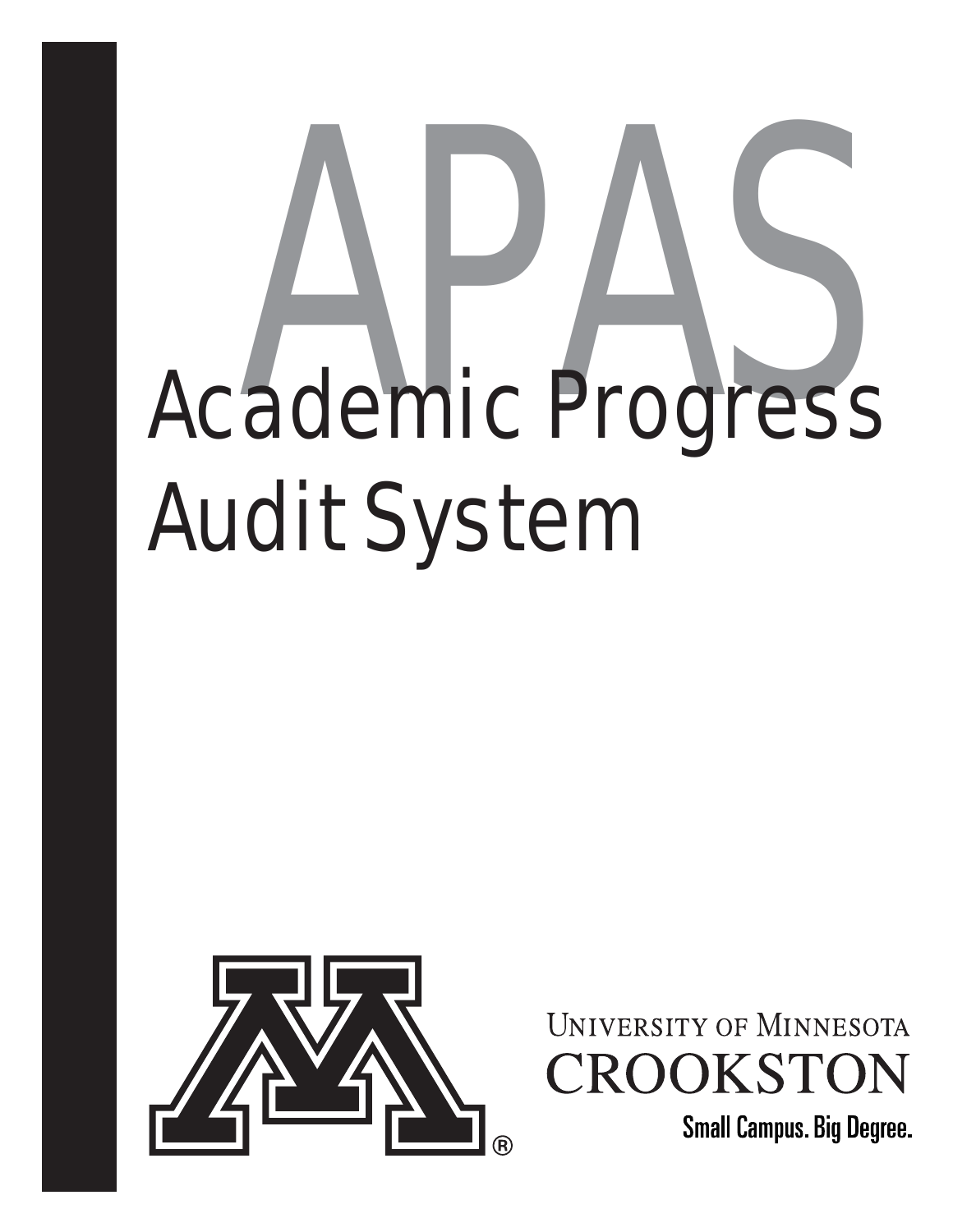# Academic Progress Audit System

## Your APAS Report

The Academic Progress Audit System (APAS) report provides students and advisers with accurate reports on how students are meeting the requirements for the specified program of study. APAS reports are an individualized, computerized record that compares all completed and in-progress coursework (including transfer credits) with the requirements for a particular major.

Your APAS report is available on line at: **http://onestop.UMCrookston.edu/registration/**

APAS produces a report, or degree audit, that reflects your progress toward completion of an undergraduate degree in your declared or proposed major. The APAS report shows how your University of Minnesota courses, transfer courses, and courses in progress all apply to your degree requirements. It should be used as a tool to assist you and your adviser in planning your future coursework.

### **Why use APAS?**

Here are just a few benefits of using APAS:

- Your APAS report lists your degree requirements, summarizes your progress to date, and explains what you will need to do to complete your declared degree program.
- APAS draws its information from your on-line student record; therefore, each time the report is processed you can be assured that it contains the most up-to-date information.
- By summarizing the courses from which you can choose to complete your degree requirements, APAS ensures that you stay on track and not take unnecessary courses.
- APAS facilitates advising, allowing less time spent reviewing past course work and more time helping you plan for the future.

### **APAS Help for . . . Problems?**

If you are experiencing problems accessing your APAS report, please contact:

- **URL:** http://www.umn.edu/adcs/info/helpline.html
- **Phone:** 612/301-4357 (1-HELP) (during all listed hours)
- **E-mail:** darweb@umn.edu (only weekdays until 5 p.m.)
- **Hours:** Monday Thursday: 8:00 a.m. 11:00 p.m. Friday: 8:00 a.m. - 5:00 p.m. Saturday (phone only): 12:00 p.m. - 5:00 p.m. Sunday (phone only): 5:00 p.m. - 11:00 p.m.

### **Note to Advisers Regarding APAS Reports**

THE FAMILY EDUCATIONAL RIGHTS AND PRIVACY ACT OF 1974 AS AMMENDED PROHIBITS THE RELEASE OF THIS RECORD OR DISCLOSURE OF ITS CONTENTS TO ANY THIRD PARTY WITH-OUT THE WRITTEN CONSENT OF THE STUDENT.

If you believe your APAS report contains errors, please contact the Registrar's Office, 9 Hill Hall.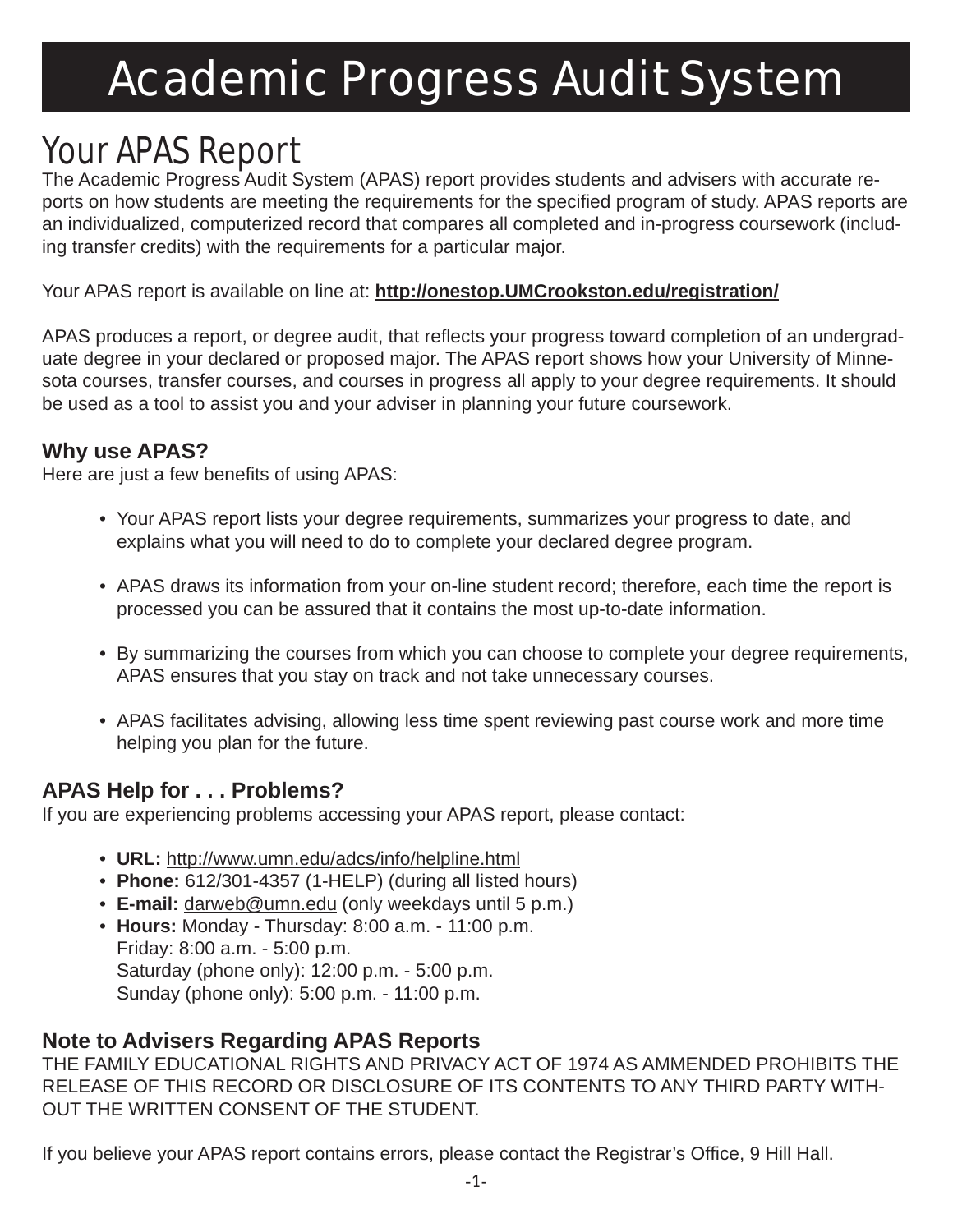# **Your APAS Report**

### **SAMPLE ACADEMIC PROGRESS AUDIT SYSTEM (APAS) REPORT**

| $\mathbf{2}$                       | PREPARED: 08/14/08 - 10:48<br>PROGRAM:<br><b>CDAR6.04</b><br>1234567<br>Doe, John Jacob                                                                                                           | University of Minnesota, Crookston<br>ACADEMIC PROGRESS AUDIT REPORT<br><b>ACCOUNTING - BS</b><br>PROGRAM: 1000400201<br>PAGE 1<br><b>BACHELOR OF SCIENCE</b><br><b>BULLETIN T/YR: F 2007</b><br>University of Minnesota |                          |             |                             |         |                                                           |                                                   |                                           |
|------------------------------------|---------------------------------------------------------------------------------------------------------------------------------------------------------------------------------------------------|--------------------------------------------------------------------------------------------------------------------------------------------------------------------------------------------------------------------------|--------------------------|-------------|-----------------------------|---------|-----------------------------------------------------------|---------------------------------------------------|-------------------------------------------|
| General<br>student<br>information. | <b>COLUMN1</b>                                                                                                                                                                                    | <b>COLUMN 2</b>                                                                                                                                                                                                          |                          |             |                             |         |                                                           | ❶<br>Report<br>Heading<br>(see page 3)            |                                           |
| (see page 3)                       | LAST ENROLLMENT: FALL 2008<br>28UGR<br>LAST COLLEGE:<br>ADVISER: Crawford, David Lee, Ph.D.                                                                                                       | NO.<br>120 CREDITS AND A 2.00 GPA ARE REQUIRED FOR GRADUATION<br>$+$ 1)<br>2.00 CUM GPA REQUIRED FOR ALL UNIV OF MINN COURSE WORK<br>3.375 GPA<br>NEEDS:<br>2.000 GPA                                                    |                          |             |                             |         |                                                           |                                                   |                                           |
|                                    | AT LEAST ONE REQUIREMENT HAS NOT BEEN SATISFIED                                                                                                                                                   | $-2)$<br>120 TOTAL CREDITS INCLUDING TRANSFER WORK<br>95.00 CREDITS USED                                                                                                                                                 |                          |             |                             |         |                                                           | 6<br>Requirement                                  |                                           |
| 0<br>Completion<br>status line.    | THIS REPORT HAS BEEN PREPARED TO ASSIST YOU IN DETERMINING YOUR                                                                                                                                   | IN-PROG:<br>F 05                                                                                                                                                                                                         | 15.00 CREDITS<br>5BIOL   | 1T048       | $3.0$ B                     |         | Human Biology I                                           | blocks and<br>symbols that                        |                                           |
| (see page 3)                       | ACADEMIC PROGRESS AT THE UNIVERSITY OF MINNESOTA. WHILE EVERY<br>EFFORT HAS BEEN MADE TO INSURE ITS ACCURACY, FINAL RESPONSIBIL-<br>ITY FOR MEETING GRADUATION REQUIREMENTS RESIDES WITH YOU. FOR | F 05                                                                                                                                                                                                                     | 5COMP 1011               |             | 4.0                         | $C +$   | CNTL LKS: BIOL1404<br>Composition I<br>CNTL LKS: ENGL1410 | indicate<br>whether<br>requirements               |                                           |
|                                    | FURTHER INFORMATION, CONTACT YOUR ADVISER.                                                                                                                                                        |                                                                                                                                                                                                                          | F 05                     | 5PER        | 1561                        | $1.0\,$ | A                                                         | <b>Body Conditioning</b><br>CNTL LKS: PHED1521    | are partially<br>or totally<br>completed. |
|                                    | COURSE FORMAT: CAMPUS CODE/COURSE DESIGNATOR/COURSE NUMBER<br>CAMPUS CODES: 1-TWIN CITIES                                                                                                         | 3-DULUTH<br>4-MORRIS                                                                                                                                                                                                     | SP <sub>O6</sub>         | 5COMP 1013  |                             | 4.0     | $B+$                                                      | Comp II<br>CNTL LKS: ENGL1411                     | (see page 4)                              |
|                                    | 5-CROOKSTON<br>(EXAMPLE: 1PSY 1001 = TWIN CITIES, PSYCHOLOGY 1001)                                                                                                                                | SP <sub>06</sub>                                                                                                                                                                                                         | 5MATH 1250               |             | 5.0                         | $C +$   | Precalculus<br>CNTL LKS: MATH1472                         |                                                   |                                           |
|                                    | TRANSFERRED COURSES (NOT U OF M) HAVE NO CAMPUS CODE<br>NOTE: '*' IN COURSE DESIGNATOR OR NUMBER MATCHES ANY CHARACTER                                                                            | SP <sub>06</sub>                                                                                                                                                                                                         | 5SPAN 1204               |             | 4.0                         | B       | Beg Spanish II<br>CNTL LKS: SPAN1502                      |                                                   |                                           |
|                                    | * * * * * * * * * * * * * * * *                                                                                                                                                                   | F 06                                                                                                                                                                                                                     | 5COMM 1T052              |             | 3.0                         | B       | Interperson1 Comm<br>CNTL LKS: SPCH1421                   |                                                   |                                           |
| Œ                                  | ---- REQUIREMENT SYMBOLS ----<br>NO -REQUIREMENT NOT COMPLETED                                                                                                                                    | - - - - COURSE SYMBOLS - - - -<br>>C -CROSS-LISTED COURSES, ONLY                                                                                                                                                         | F 06                     | 5NATR 1T049 |                             | 3.0     | A                                                         | Gen Ecology<br>CNTL LKS: BIOL2416                 |                                           |
| <b>Symbols</b><br>used in the      | OK -REQUIREMENT COMPLETE                                                                                                                                                                          | ONE OF A SET COUNTS                                                                                                                                                                                                      | F 06                     | 5PER        | 1T051                       | $1.0\,$ | A                                                         | Walking, Jogging & Fitness<br>CNTL LKS: PHED1505  |                                           |
| APAS report.<br>(see page 3)       | IP -REQUIREMENT/SUB-REQUIREMENT<br>COMPLETED USING IN-PROGRESS                                                                                                                                    | >D -DUPLICATE, COURSE TAKEN<br>MULTIPLE TIMES COUNTS ONCE                                                                                                                                                                | F 06                     | 5POL        | 1001                        | 3.0     | $B+$                                                      | Am Gov't & Politics<br>CNTL LKS: POLS1435         |                                           |
|                                    | COURSEWORK<br>-SUBREQUIREMENT COMPLETE<br>$^{+}$                                                                                                                                                  | (THIS ONE DOESN'T COUNT)<br>-COURSE IN PROGRESS<br>IP                                                                                                                                                                    | F 06                     | 5PSY        | 1001                        | 4.0     | A                                                         | Gen Psych I<br>CNTL LKS: PSYC2421                 |                                           |
|                                    | -SUBREQUIREMENT NOT COMPLETE                                                                                                                                                                      | >R -REPEATABLE COURSE, COUNTS<br>MORE THAN ONCE                                                                                                                                                                          | F 06                     | 5SOC        | 1102                        | 3.0     | $\mathbf{B}$                                              | Cultural Anthropology<br>CNTL LKS: ANTH1457       |                                           |
|                                    | -SUBREQUIREMENT COMPLETION<br>SYMBOL (+ OR -) NOT NEEDED                                                                                                                                          | $>$ -CREDITS FOR THIS COURSE                                                                                                                                                                                             | SP07                     | 5ACCT 1T046 |                             | 1.0     | A                                                         | Accounting Principles I Lab<br>CNTL LKS: ACCT2111 |                                           |
|                                    | R -MANDATORY SUBREQUIREMENT<br>CW -COURSE WAIVED                                                                                                                                                  | SPLIT BETWEEN REQUIREMENTS<br><b>RW-REQUIREMENT WAIVED</b>                                                                                                                                                               | SP07                     | 5ACCT 2101  |                             | 4.0 A   |                                                           | Acct Princ I<br>CNTL LKS: ACCT2011                |                                           |
|                                    |                                                                                                                                                                                                   | SP07                                                                                                                                                                                                                     | 5ART                     | 1T047       | $3.0$ B-                    |         | Ceramics: Beginning Throwing<br>CNTL LKS: ARTS1488        |                                                   |                                           |
|                                    | EX -GRADE USED ON CREDIT BY EXAM (CLEP, ADV PLACEMENT, SPEC EXAM)<br>(R) -IN COURSE LIST, IDENTIFIES A REQUIRED COURSE                                                                            | SP07                                                                                                                                                                                                                     | 5COMM 1T053              |             | $3.0$ B                     |         | Intercultrl<br>CNTL LKS: SPCH2421                         |                                                   |                                           |
|                                    | A COURSE IN BRACKETS IS A SEMESTER SUBSTITUTION FOR THE                                                                                                                                           | SP07                                                                                                                                                                                                                     | 5LIT                     | 1005        | $3.0\quad A$                |         | Intro to Lit<br>CNTL LKS: ENGL1463                        |                                                   |                                           |
|                                    | QUARTER COURSE PRECEDING IT IN THE SELECT FROM LIST<br>EXAMPLE: 5COMP3024 = (5COMP 3303)                                                                                                          | SP07                                                                                                                                                                                                                     | 5MUS                     | 1T050       | $3.0\quad A$                |         | Evolution of Jazz<br>CNTL LKS: MUSC2401                   |                                                   |                                           |
|                                    | * * * * * * CONTINUED ON COLUMN 2 PAGE 1 * * * * * *                                                                                                                                              | SI07                                                                                                                                                                                                                     | 5ACCT 1T054              |             | 1.0 A                       |         | Accounting Principles II Lab<br>CNTL LKS: ACCT2112        |                                                   |                                           |
|                                    | ★                                                                                                                                                                                                 | SI07                                                                                                                                                                                                                     | 5ACCT 2102               |             | 4.0 A                       |         | Acct Prin II<br>CNTL LKS: ACCT2012                        |                                                   |                                           |
|                                    | DOE, JOHN JACOB<br>$\star$<br>★<br>4312 MAIN STREET<br>$\star$                                                                                                                                    | F 07<br>F 07                                                                                                                                                                                                             | 5ACCT 3201<br>5ACCT 3301 |             | $4.0 \t C+$<br>$3.0\quad A$ |         | Interm Acct I<br>Cost Accounting I                        |                                                   |                                           |
|                                    | CROOKSTON MN 56716<br>$\star$<br>-------------------                                                                                                                                              |                                                                                                                                                                                                                          |                          |             |                             |         | * * * * * * CONTINUED ON COLUMN 3 PAGE 2 * * * * * *      |                                                   |                                           |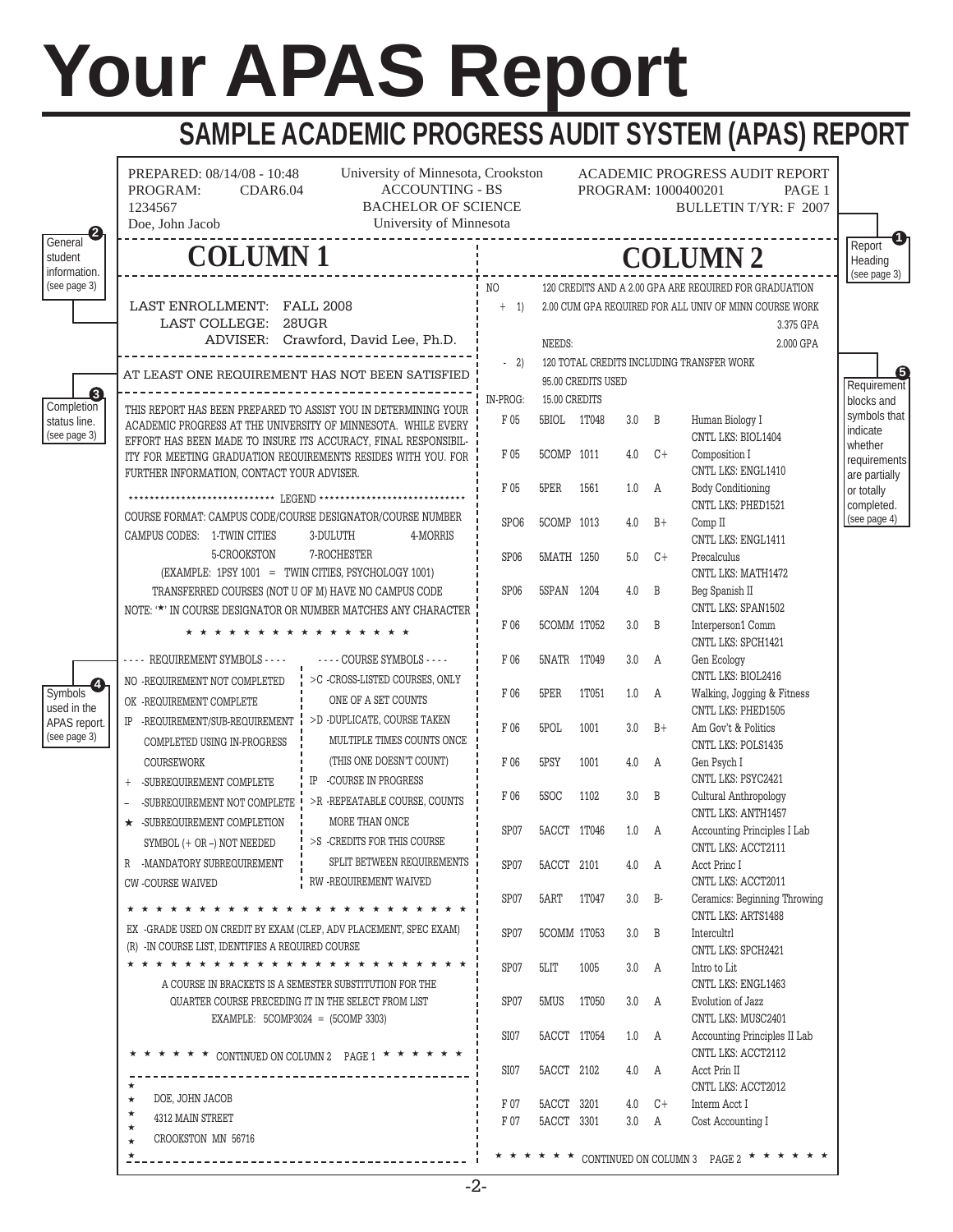PREPARED: 08/14/08 - 10:48 PROGRAM: CDAR6.04 1234567 Doe, John Jacob

University of Minnesota, Crookston ACCOUNTING - BS BACHELOR OF SCIENCE University of Minnesota

ACADEMIC PROGRESS AUDIT REPORT PROGRAM: 1000400201 PAGE 1 BULLETIN T/YR: F 2007

*APAS REPORT SYMBOLS*

**Report Heading** – Information in this heading includes the date and time your APAS report was prepared along with in-**1** formation from your academic record: your name, student ID number, college, and major. The bulletin term/year refers to the degree requirements under which your report was prepared.

 LAST ENROLLMENT: FALL 2008 **2** CAMPUS: CROOKSTON UNIT: CROOKSTON

ADVISER: CRAWFORD, DAVID LEE, PH.D.

- - - - HOLDS CURRENTLY ON YOUR RECORD - - - - CODE DESCRIPTION WHERE TO CLEAR

**General Student Information** – This section of the APAS report contains general information on your enrollment and information on your major, minor, and adviser. Some students do not declare majors for several terms and may change their majors several times in the course of their University careers. Once you have declared a major, that information will be added to your report. If you have any holds on your record, they will be listed here along with directions for clearing those holds. Direct any questions about this section or report any inaccuracies to the Registrar's Office, 9 Hill Hall.

**3**

->AT LEAST ONE REQUIREMENT HAS NOT BEEN SATISFIED<-

**Completion Status Line** – This section of your APAS report summarizes at a glance whether you have completed your degree requirements. As long as you have some requirements still unmet, this is the message you will see on your APAS report. When you have courses in progress that will complete all requirements, this message will read: PROGRAM COMPLETED IF IN PROGRESS COURSES ARE USED. A final message appears when all requirements have been met: ALL REQUIREMENTS IDENTIFIED BELOW HAVE BEEN MET.

### **4**

HHHHHHHHHHHHHHHHHHHHHHHHHHHH LEGEND HHHHHHHHHHHHHHHHHHHHHHHHHHHH COURSE FORMAT: CAMPUS CODE/COURSE DESIGNATOR/COURSE NUMBER CAMPUS CODES: 1-TWIN CITIES 3-DULUTH 4-MORRIS 5-CROOKSTON 7-ROCHESTER (EXAMPLE: 1PSY 1001 = TWIN CITIES, PSYCHOLOGY 1001) TRANSFERRED COURSES (NOT U OF M) HAVE NO CAMPUS CODE NOTE:  ${}^\star{}^\star$  IN COURSE DESIGNATOR OR NUMBER MATCHES ANY CHARACTER

#### \* \* \* \* \* \* \* \* \* \* \* \* \*

|    | - - - - REQUIREMENT SYMBOLS - - - - | - - - - COURSE SYMBOLS - - - -    |  |
|----|-------------------------------------|-----------------------------------|--|
|    | NO -REQUIREMENT NOT COMPLETED       | >C -CROSS-LISTED COURSES, ONLY    |  |
|    | OK -REQUIREMENT COMPLETE            | ONE OF A SET COUNTS               |  |
| IP | -REQUIREMENT/SUB-REQUIREMENT        | >D -DUPLICATE, COURSE TAKEN       |  |
|    | COMPLETED USING IN-PROGRESS         | MULTIPLE TIMES COUNTS ONCE        |  |
|    | COURSEWORK                          | (THIS ONE DOESN'T COUNT)          |  |
|    | -SUBREQUIREMENT COMPLETE            | -COURSE IN PROGRESS<br>ΙP         |  |
|    | -SUBREQUIREMENT NOT COMPLETE        | >R - REPEATABLE COURSE, COUNTS    |  |
|    | -SUBREQUIREMENT COMPLETION          | MORE THAN ONCE                    |  |
|    | SYMBOL (+ OR -) NOT NEEDED          | $>$ S -CREDITS FOR THIS COURSE    |  |
| R  | -MANDATORY SUBREQUIREMENT           | <b>SPLIT BETWEEN REQUIREMENTS</b> |  |
|    | CW-COURSE WAIVED                    | RW -REQUIREMENT WAIVED            |  |

**Symbols Used in APAS Reports** – This example contains the most frequently used symbols in the APAS report. Requirement symbols indicate whether your requirements are complete:

- (OK) This requirement (including all subrequirements) is complete
- (NO) This requirement is not complete.
- (IP) This requirement is in progress it will be complete when current coursework is completed.

Under subrequirements, symbols indicate complete (+), no complete (-), in progress (IP), or not required (\*).

Course symbols are attached to some of the courses you have taken and indicate how the course is being counted towards you requirements.

On the next page, a sample of several requirement blocks show: how the symbols appear.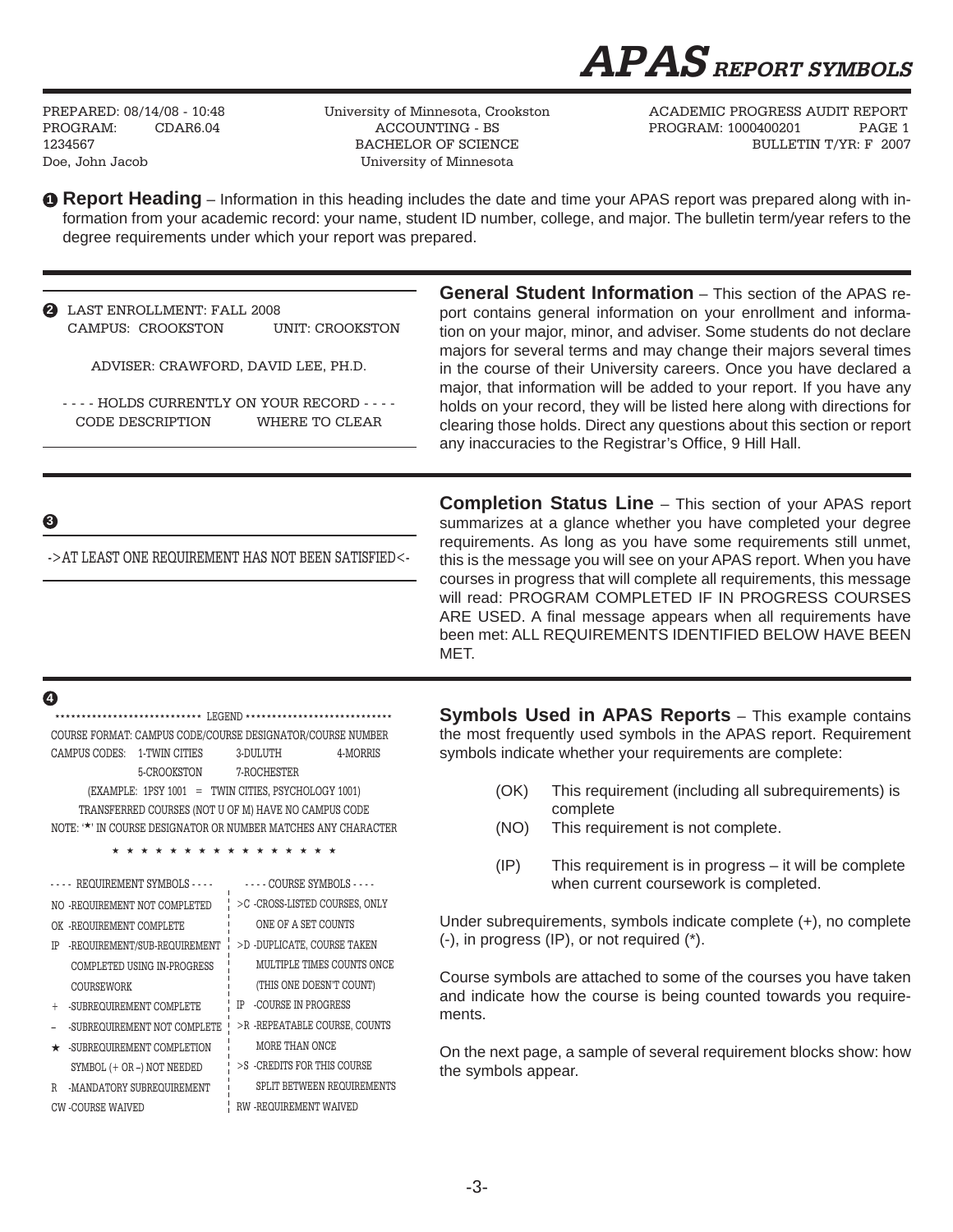| IP       |              | RESIDENCY REQUIREMENT                                                |                |     |            |                                                                                                                                      |  |  |
|----------|--------------|----------------------------------------------------------------------|----------------|-----|------------|--------------------------------------------------------------------------------------------------------------------------------------|--|--|
| $+$      | 1)           | A MINIMYM OF 30 SEMESTER CREDITS MUST BE AWARDED BY UMC              |                |     |            |                                                                                                                                      |  |  |
| $+$      | 2)           | MUST COMPLETE AT LEAST HALF (20 CR) OF UPPER DIVISION CREDITS AT UMC |                |     |            |                                                                                                                                      |  |  |
|          |              | 20.00 CREDITS USED                                                   |                |     |            |                                                                                                                                      |  |  |
| IN-PROG: |              | 12.00 CREDITS                                                        |                |     |            |                                                                                                                                      |  |  |
|          | F 07         | 5ACCT 3201                                                           |                |     | $4.0$ $C+$ | Interm Acct I                                                                                                                        |  |  |
|          | F 07         | 5ACCT 3301                                                           |                | 3.0 | Α          | Cost Accounting I                                                                                                                    |  |  |
|          | F 07         |                                                                      | 5GBUS 3107     | 3.0 | A          | Legal Environment in Business                                                                                                        |  |  |
|          | SP 08        | 5ACCT 3202                                                           |                | 4.0 | B          | Interm Acct II                                                                                                                       |  |  |
|          | SP 08        | 5ACCT 3302                                                           |                | 3.0 | $B+$       | Cost Accounting II                                                                                                                   |  |  |
|          | SP 08        | 5MGMT 3200                                                           |                | 3.0 | A          | Prin of Management                                                                                                                   |  |  |
|          | F 08         | 5ACCT 4220                                                           |                | 3.0 | IP         | <b>Accounting Systems</b>                                                                                                            |  |  |
|          | F 08         | 5ACCT 4404                                                           |                | 3.0 | IP         | Income Tax I                                                                                                                         |  |  |
|          | F 08         | 5MGMT 3250                                                           |                | 3.0 | IP         | Operations Mgmt                                                                                                                      |  |  |
|          | F 08         | 5MKTG 3300                                                           |                | 3.0 | IP         | Prin of Marketing                                                                                                                    |  |  |
|          |              |                                                                      |                |     |            | + 3) 15 OF THE LAST 30 CREDITS MUST BE AWARDED BY UMC                                                                                |  |  |
| NO       |              |                                                                      |                |     |            | 40 CREDITS OF UPPER DIVISION LEVEL COURSES                                                                                           |  |  |
|          |              |                                                                      |                |     |            |                                                                                                                                      |  |  |
|          |              | EARNED:                                                              | 20.00 CREDITS  |     |            |                                                                                                                                      |  |  |
|          | IN-PROGRESS: |                                                                      | 12.00 CREDITS  |     |            |                                                                                                                                      |  |  |
|          | --> NEEDS:   |                                                                      | 8.00 CREDITS   |     |            |                                                                                                                                      |  |  |
|          | F 07         | 5ACCT 3201                                                           |                |     | $4.0$ $C+$ | Interm Acct I                                                                                                                        |  |  |
|          | F 07         |                                                                      | 5ACCT 3301     | 3.0 | A          | Cost Accounting I                                                                                                                    |  |  |
|          | F 07         |                                                                      | 5GBUS 3107 3.0 |     | A          | Legal Environment in Business                                                                                                        |  |  |
|          | SP 08        |                                                                      | 5ACCT 3202 4.0 |     | B          | Interm Acct II                                                                                                                       |  |  |
|          | SP 08        | 5ACCT 3302                                                           |                | 3.0 | $B+$       | Cost Accounting II                                                                                                                   |  |  |
|          | SP 08        | 5MGMT 3200                                                           |                | 3.0 | A          | Prin of Management                                                                                                                   |  |  |
|          | $\rm F$ 08   |                                                                      | 5ACCT 4220 3.0 |     | IP         | <b>Accounting Systems</b>                                                                                                            |  |  |
|          |              | F 08 5ACCT 4404 3.0                                                  |                |     | IP         | Income Tax I                                                                                                                         |  |  |
|          | F 08         |                                                                      | 5MGMT 3250     | 3.0 | IP         | Operations Mgmt                                                                                                                      |  |  |
|          |              |                                                                      |                |     |            |                                                                                                                                      |  |  |
|          | F 08         | 5MKTG 3300                                                           |                | 3.0 | IP         | Prin of Marketing                                                                                                                    |  |  |
|          |              |                                                                      |                |     |            | MINNESOTA TRANSFER CURRICULUM AND LIBERAL EDUCATION REQUIREMENTS<br>COMPLETE A MINIMUM OF 40 CREDITS AND THE FOLLOWING 10 GOAL AREAS |  |  |
| OK       |              |                                                                      |                |     |            | A MINIMUM OF 40 CREDITS OVERALL IS REQUIRED IN THE MNTC                                                                              |  |  |
|          |              | $+$ 1) 56.00 CREDITS USED                                            |                |     |            |                                                                                                                                      |  |  |
|          |              |                                                                      |                |     |            |                                                                                                                                      |  |  |
| ΟK       |              |                                                                      |                |     |            | GOAL 1 - WRITTEN/ORAL COMMUNICATION (minimum 9 credits)                                                                              |  |  |
|          |              | + 1) COMPOSITION I                                                   |                |     |            |                                                                                                                                      |  |  |
|          |              | F 05 5COMP 1011                                                      |                | 4.0 | C+         | Composition I                                                                                                                        |  |  |
|          |              | + 2) COMPOSITION II                                                  |                |     |            | CNTL LKS: ENGL1410                                                                                                                   |  |  |
|          |              | SP 06 5COMP 1013                                                     |                |     |            | $4.0$ B+ Comp II                                                                                                                     |  |  |
|          |              |                                                                      |                |     |            | CNTL LKS: ENGL1411                                                                                                                   |  |  |
|          |              | + 3) PUBLIC SPEAKING                                                 |                |     |            |                                                                                                                                      |  |  |
|          |              |                                                                      |                |     |            | F 06 5COMM 1T052 3.0 B Interpersonl Comm                                                                                             |  |  |
|          |              |                                                                      |                |     |            | CNTL LKS: SPCH1421                                                                                                                   |  |  |
|          |              | 4) ADDITIONAL GOAL 1 COURSES                                         |                |     |            |                                                                                                                                      |  |  |
|          |              | SP 07 5COMM 1T053 3.0 B                                              |                |     |            | Intercultrl                                                                                                                          |  |  |
|          |              | ---------------------                                                |                |     |            | CNTL LKS: SPCH2421                                                                                                                   |  |  |
|          |              |                                                                      |                |     |            | GOAL 2 - CRITICAL THINKING - UPON COMPLETION OF THE OTHER                                                                            |  |  |
|          |              |                                                                      |                |     |            | NINE GOAL AREAS, STUDENTS WILL HAVE MET CRITICAL THINKING                                                                            |  |  |
| OK       |              |                                                                      |                |     |            | GOAL 3 - BIOLOGICAL SCIENCES (minimum 3 credits) AND                                                                                 |  |  |
|          |              | PHYSICAL SCIENCES (minimum 3 credits)                                |                |     |            |                                                                                                                                      |  |  |
|          |              |                                                                      |                |     |            | + 1) BIOLOGICAL SCIENCES (WITH LAB) -- 3.00 CREDITS USED                                                                             |  |  |
|          |              |                                                                      |                |     |            | F 06 5NATR 1T049 3.0 A Gen Ecology                                                                                                   |  |  |
|          |              |                                                                      |                |     |            | CNTL LKS: BIOL2416                                                                                                                   |  |  |
|          |              |                                                                      |                |     |            | - 2) PHYSICAL SCIENCES (WITH LAB) -- NEEDS: 3.00 CREDITS                                                                             |  |  |
|          |              | 5PHYS 1012, 1101, 1102                                               |                |     |            | SELECT FROM: 5CHEM 1001, 1021, 1401 5GEOL 1001                                                                                       |  |  |
|          |              |                                                                      |                |     |            |                                                                                                                                      |  |  |
| OK       |              |                                                                      |                |     |            | GOAL 4 - MATHEMATICAL THINKING (minimum 3 credits)                                                                                   |  |  |
|          |              |                                                                      |                |     |            | + 1) MATHEMATICAL THINKING -- 8.00 CREDITS USED                                                                                      |  |  |
|          |              |                                                                      |                |     |            | SP 06 5MATH 1250 5.0 C+ Precalculus<br>CNTL LKS:MATH1472                                                                             |  |  |

SP 08 5MATH 1150 3.0 A Elem Statistics

**9 Requirement Blocks** - Your APAS report will have a separate block for each of your degree requirements. Each block begins with the name of the requirement and lists subrequirements. To the left of the title, a symbol tells you whether you have completed that requirement (OK for completed, IP [In Progress] for completed with current coursework, and NO for not completed). Subrequirements also have symbols indicating whether or not they are completed (+ for completed, - for not completed, and  $\star$  indicating that the subrequirement is not mandatory).

All courses that you take to fulfill requirements are listed after the subrequirement with the term, the number of credits, and your grade in the course (or IP for any courses in progress). When any subrequirement is not yet complete, SELECT FROM indicates all courses that can be used to complete the subrequirement.

### **Who to Contact for Further Information**

Your adviser can help you understand the various sections of your APAS report and can help you plan your course of study to satisfy your degree requirements. If you believe your APAS report contains any errors about your program, you should also contact the Registrar's Office, 9 Hill Hall.

| OK          |            |                                             |                                             |     |              | GOAL 5 - HISTORY AND THE BEHAVIORAL SCIENCES                                |  |  |  |
|-------------|------------|---------------------------------------------|---------------------------------------------|-----|--------------|-----------------------------------------------------------------------------|--|--|--|
|             |            | AND SOCIAL SCIENCES (minimum 6 credits) AND |                                             |     |              |                                                                             |  |  |  |
|             | $+$ 1)     |                                             | 6 CREDIT MINIMUM -- 19.00 CREDITS USED      |     |              |                                                                             |  |  |  |
|             | SP 06      | 5SOC                                        | 1001                                        | 3.0 | B            | Intro to Sociology                                                          |  |  |  |
|             |            |                                             |                                             |     |              | CNTL LKS: SOCL1401                                                          |  |  |  |
|             | F 06       | 5POL                                        | 1001                                        | 3.0 | $B+$         | Am Gov't & Politics                                                         |  |  |  |
|             |            |                                             |                                             |     |              | CNTL LKS: POLS1435                                                          |  |  |  |
|             | F 06       | 5PSY                                        | 1001                                        | 4.0 | A            | Gen Psych I                                                                 |  |  |  |
|             |            |                                             |                                             |     |              | CNTL LKS: PSYC2421                                                          |  |  |  |
|             | F 06       | 5SOC 1102                                   |                                             | 3.0 | $\mathbf{B}$ | Cultural Anthropology                                                       |  |  |  |
|             |            |                                             |                                             |     |              | CNTLLKS: ANTH1457                                                           |  |  |  |
|             | F 07       |                                             | 5ECON 2101                                  | 3.0 | $B+$         | Microeconomics                                                              |  |  |  |
|             | SP 08      |                                             | 5ECON 2102                                  | 3.0 | $\mathbf{B}$ | Macroeconomics                                                              |  |  |  |
|             |            |                                             |                                             |     |              |                                                                             |  |  |  |
| $\bigcap K$ |            |                                             |                                             |     |              | GOAL 6 - HUMANITIES - THE ARTS, LITERATURE & PHILOSOPHY (minimum 6 credits) |  |  |  |
|             | $+$ 1)     |                                             |                                             |     |              | 6 CREDIT MINIMUM -- 6.00 CREDITS USED                                       |  |  |  |
|             | SP 07 5LIT |                                             | 1005                                        | 3.0 | A            | Intro to Lit                                                                |  |  |  |
|             |            |                                             |                                             |     |              | CNTL LKS: ENGL1463                                                          |  |  |  |
|             | SP 07      |                                             | 5MUS 1T050                                  | 3.0 | A            | Evolution of Jazz                                                           |  |  |  |
|             |            |                                             |                                             |     |              | CNTL LKS: MUSC2401                                                          |  |  |  |
| OK          |            |                                             | GOAL 7 - HUMAN DIVERSITY (minimum 1 course) |     |              |                                                                             |  |  |  |
| $+$         | 1)         |                                             | ONE COURSE MINIMUM                          |     |              |                                                                             |  |  |  |
|             |            | $SP 06$ 5SOC                                | 1001                                        | 3.0 | B            | Intro to Sociology                                                          |  |  |  |
|             |            |                                             |                                             |     |              | CNTL LKS: SOCL1401                                                          |  |  |  |
|             | SP 07      | 5LIT                                        | 1005                                        | 3.0 | A            | Intro to Lit                                                                |  |  |  |
|             |            |                                             |                                             |     |              | CNTL LKS: ENGL1463                                                          |  |  |  |
|             | SP 07      | 5MUS                                        | 1T050                                       | 3.0 | A            | Evolution of Jazz                                                           |  |  |  |
|             |            |                                             |                                             |     |              | CNTL LKS: MUSC2401                                                          |  |  |  |
|             |            |                                             |                                             |     |              |                                                                             |  |  |  |